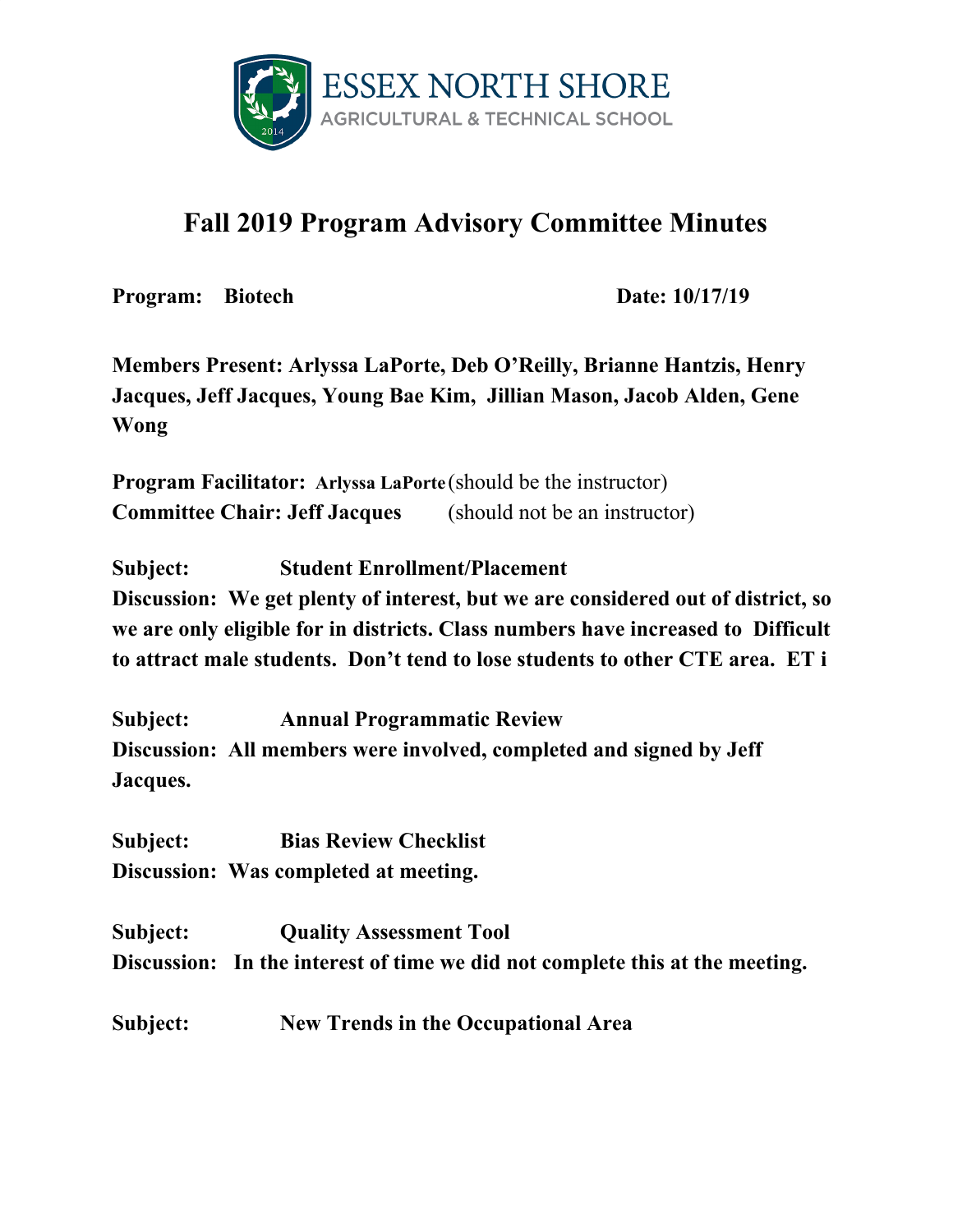

**Discussion: All RNA related studies and potential products are a hot new trend in biotech. (RNA interference). RNA IP assays, NGS based, trends in neurodegenreative disease. We may be able to integrate some skills/RNA work by using RNeasy kits, and perform some RT PCR, We can try to reach out to gene wiz for NGS sequencing ideas. Modifying splicing of RNA is also of interest to Biotech startups. Big trend still for a lot of Automation, use of CRISPR. Environmental impacts - How bacteria can help with environmental issues, mushrooms.**

## **Subject: Employment Outlook**

**Discussion: Employment outlook continues to have positive growth in Biotech industry. We have continued to develop relationships with Pfizer in Andover, CVS and harvard, possibly up to 8-10 students going out on coop. Amy Lovasco from Pfizer has 4 positions that may be filled by Senior students that are 18. By Jan. 2020 Mass Life sciences through contact RyanMudawar may have some opportunities for students. The Curriculum structure senior year is being changed Jan-May to allow for students to take on research based projects. Tentative projects are being set up with Anne Rankin from Phillips Exeter relating to transposable elements being used to determine gene locations & sequences. A dry run with sequencer & library prep will be set up before the end of the year. Deb completed training at Washington U looking at computer based analysis of drosophila & wasp for genome mapping. Outreach with other academic classes continues. Grant Money from cell signalling was obtained to help with library kits. A field trip to Pfizer and to miniOne occurred this fall. Pfizer let students participate in manufacturing days so they could see the diversity of jobs in a**